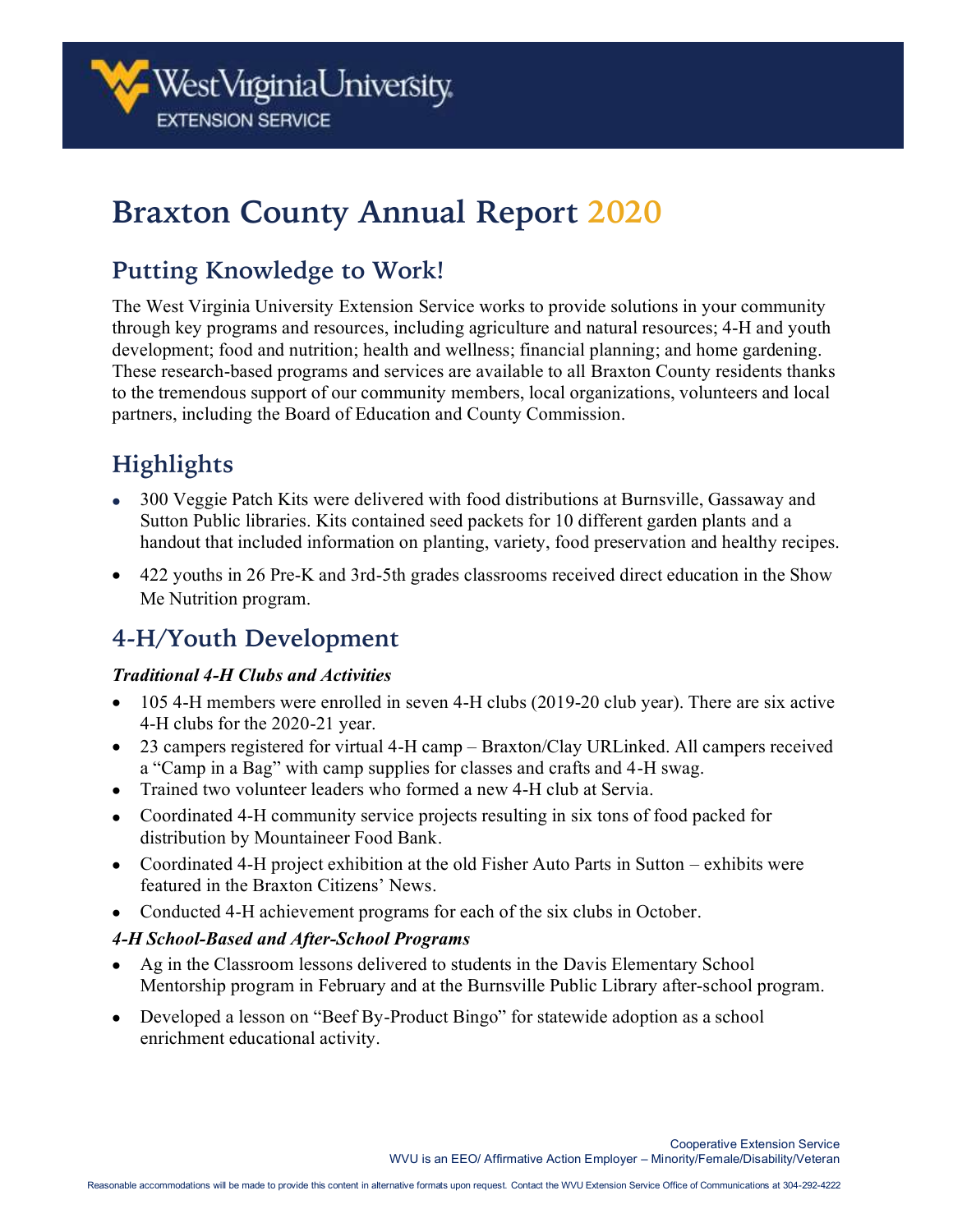### *Livestock and Fair Programming:*

- Coordinated with the Braxton County Fair to conduct the Livestock Show and Sale for youth exhibitors.
	- $\circ$  39 4-H and FFA members and other youths earned more than \$2,400 in premiums from their livestock projects at the Braxton County Fair.
	- o 4-H and FFA members with market animal projects sold \$87,850 at the annual Livestock Sale.
	- $\circ$  An additional \$4,000 in scholarships were distributed to 4-H and FFA livestock exhibitors. Since 2009, nearly \$47,000 has been distributed to local youths for postsecondary education.
- Coordinated the WV 4-H Virtual Livestock Quiz Bowl Qualifier and coached four WV youths who participated in the National 4-H Virtual Livestock Quiz Bowl.
- Developed virtual Livestock Skill-a-thon content and designed unique competitions for six counties and one state Livestock Skill-a-thon.

### *Cloverbuds*

- Revised curriculum to deliver virtual Family and Consumer Sciences Cloverbud classes.
- Taught the Kitchen Safety module for the spring and summer sessions.

### *Family Nutrition Program*

- Reached 460 youths, 663 adults in Braxton County via the *Grow This!* program.
- 170 youths received direct education at farmers markets.
- Conducted a Virtual Walking program with 41 individuals and Virtual Rethink Your Drink program for 23 individuals.
- 300 Braxton County families received nutrition education literature at local food distributions through a partnership with Mountaineer Food Bank. Approximately 100 families received nutritional tips and recipes to accompany USDA food boxes through a collaboration with Central West Virginia Outreach Center.
- Provided guidance to Davis Elementary as they developed a Healthy Pantry and provided recipes and nutritional literature for students and their families.

# **Families and Health**

### *Braxton Healthy Families Healthy Children Coalition*

• \$4,500 in funding was reallocated from pre-COVID projects to drive-through events, including a community baby shower for WIC and Parents as Teachers (PAT) families and a back-to-school supply drive for WIC, PAT and kinship care families.

### *Community Educational Outreach Service*

- Started a statewide book club to help with isolation during the pandemic, assist in use of technology and increase the number of books they read from their Purposeful Reading list.
- Co-authored Mental Health Issues Facing Today's Youth lesson that was presented at the CEOS conference. Also presented on Communication Between Generations at the state conference.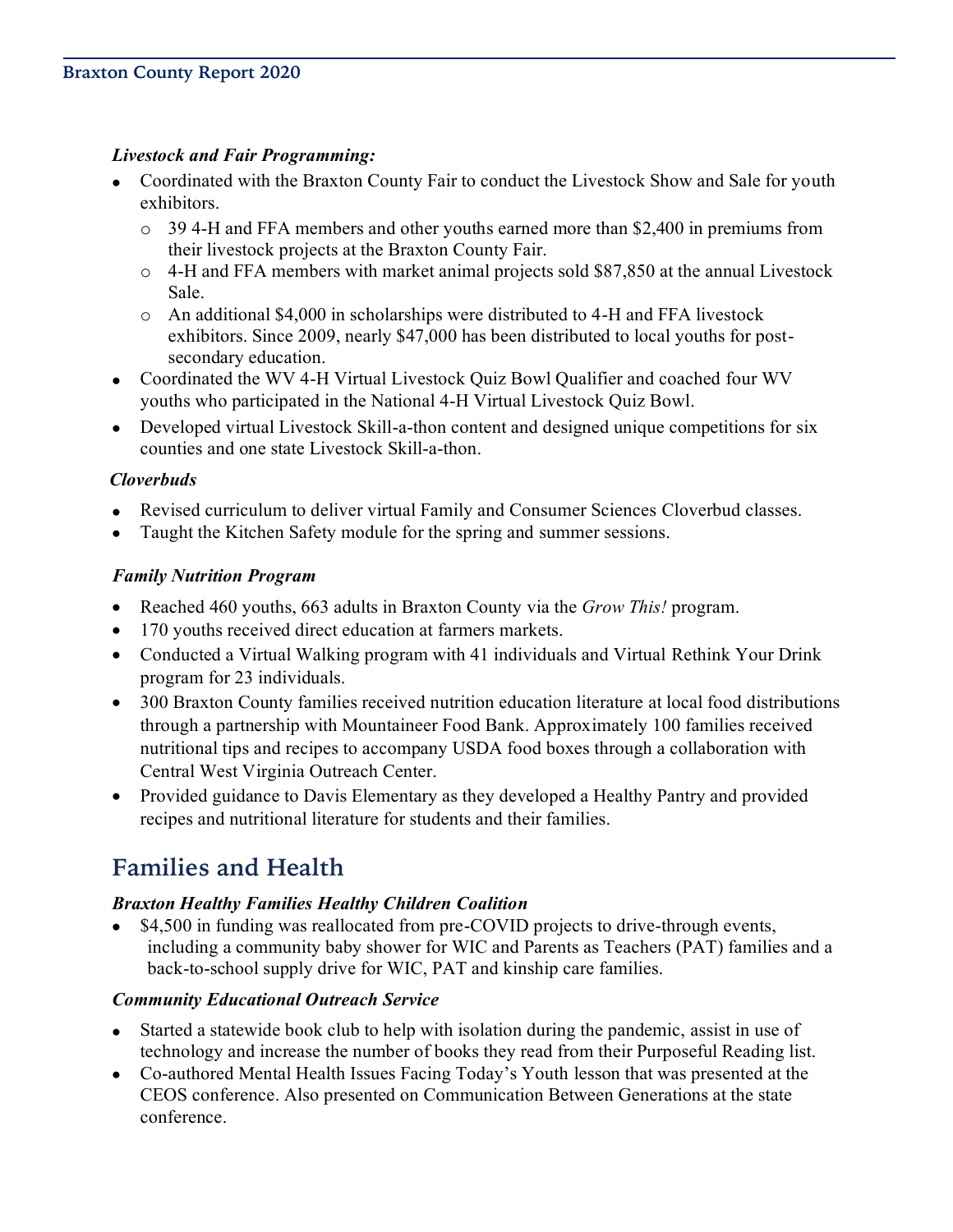#### **Braxton County Report 2020**

- Authored content for the CEOS Health Motivator Calendar.
- Served on the CEOS Family Committee and helped to identify projects for 2021 including supporting kinship care programs and packing bags for children in the foster care system.
- Assisted with Braxton County Food Preservation efforts.
- Assisted/provided information to 14 individuals who called about food preservation.

#### *Kinship Care*

- Partnered with the BOE to provide three educational sessions to five families (pre-COVID). As a result of the information learned in the legal aid session, one family was able to pay off significant medical bills.
- As the Healthy Grandfamilies coalition lead in the county, we were able to distribute \$1,300 in Benedum funds to families for school and holiday supplies

#### *WVU Extension Today on West Virginia Public Broadcasting*

- Member of the planning committee that worked with West Virginia Public Broadcasting to create a monthly show focused on Extension programming.
- Taught gentle yoga in the pilot episode.
- Taught pumpkin bowling/physical activity in the October episode.
- Provided content for a "Navigating the Holidays Amid a Pandemic" expert pitch, which appeared on *Metro News (***online article and radio interview)**, **WVU Today and eNews article (online)**, *KDKA* **(live television interview)**, and was shared on multiple Facebook pages throughout the state
- Provided the "Home Cleaning Do's and Don'ts-Household Disinfecting Tips" expert pitch to news media which was picked up via the *Dominion Post* **(online and printed article)**, **WBOY News (online article)**, **WVU Today and eNews (online article)**, and shared on multiple Facebook pages throughout the state

### **Agriculture and Natural Resources**

- Coordinated publication of a newsletter for the four counties in the Elk Conservation District that was distributed to 1,367 families
- Partnered with Braxton County Farm Bureau to provide educational programs on a variety of topics including Seed Starting and Know Your Forester
- 16 beef producers earned an additional net income of \$62.97/head over stockyard prices because of participation in the Central/Taylor Calf Pool (\$15,994.38 total).
- Two producers constructed new handling facilities with Bud boxes based on Extension recommendations and individualized designs for their locations.
- Investigated predictability of the germination of Japanese stiltgrass (Microstegium vimineum) and joint-head arthraxon (Arthraxon hispidus) based on growing degree days and soil temperature. The research will result in being better able to predict timing of application of preemergence herbicides to control these invasive weeds.
- Recorded four videos for WVU Extension's "Beginning Gardening" series
- Recruited and screened 11 Master Gardener trainees for on-line Master Gardener training program.
- 11 Master Gardeners provided 578 volunteer hours on 16 projects at a value of \$23,038.40